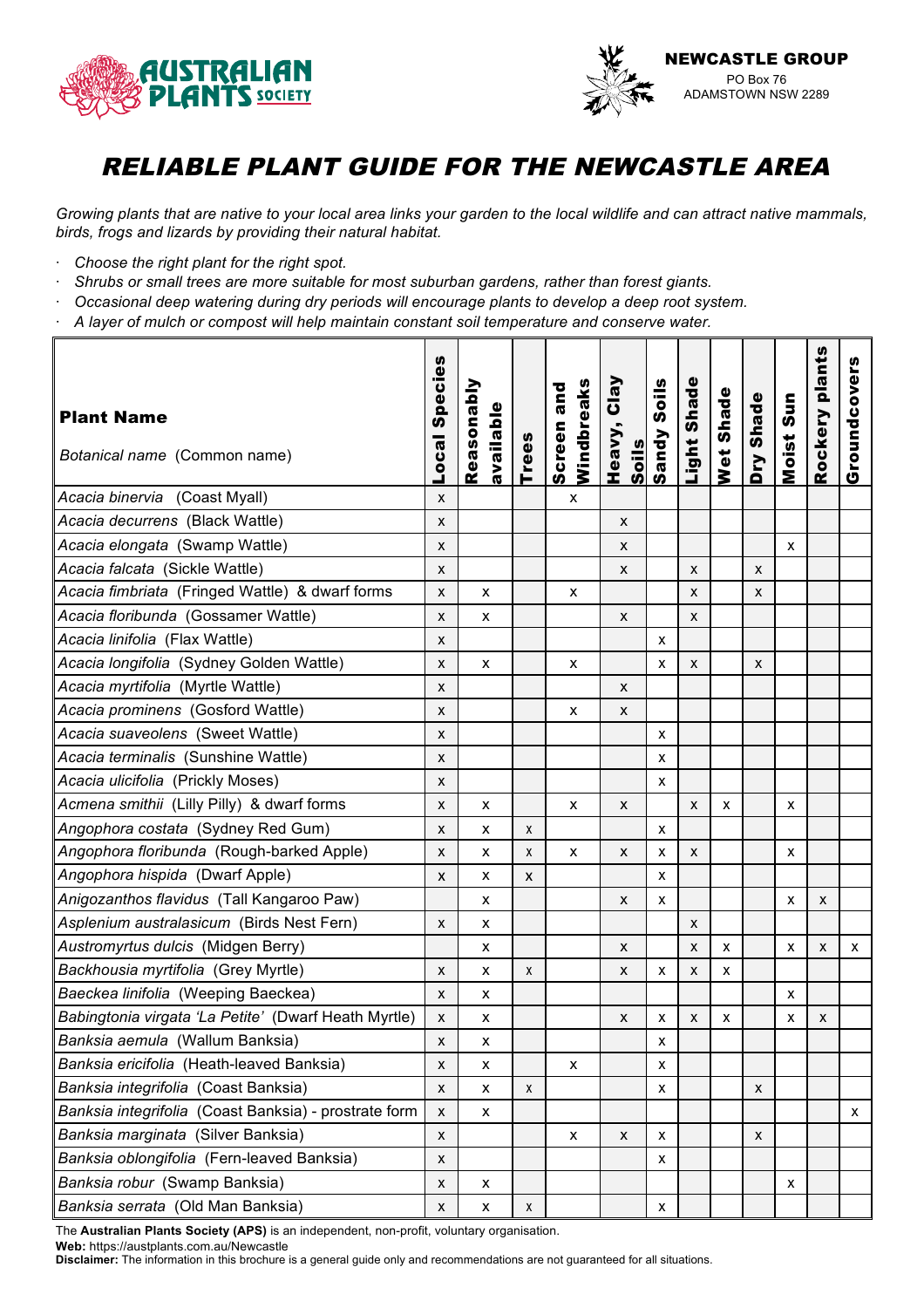



|                                                               |                           |                           |              |                          |                 |                    |                           |                |                    |           | plants  |              |
|---------------------------------------------------------------|---------------------------|---------------------------|--------------|--------------------------|-----------------|--------------------|---------------------------|----------------|--------------------|-----------|---------|--------------|
| <b>Plant Name</b>                                             | <b>Species</b>            | Reasonably                |              | Windbreaks<br>Screen and | Clay            | Soils              | Light Shade               | Wet Shade      | Dry Shade          | Moist Sun |         | Groundcovers |
| Botanical name (Common name)                                  | <b>Local</b>              | available                 | <b>Trees</b> |                          | Heavy,<br>Soils | Sandy              |                           |                |                    |           | Rockery |              |
| Banksia serrata (Old Man Banksia) - prostrate form            | X                         | $\mathsf{x}$              |              |                          |                 |                    |                           |                |                    |           |         | x            |
| Banksia spinulosa (Hairpin Banksia) & dwarf forms             | X                         | х                         |              |                          |                 | X                  |                           |                | X                  |           |         |              |
| Banksia spinulosa (Hairpin Banksia) prostrate form            | X                         | X                         |              |                          |                 |                    |                           |                |                    |           | X       |              |
| Bauera rubioides (Dog Rose)                                   | $\pmb{\chi}$              | $\pmb{\chi}$              |              |                          |                 |                    |                           | X              |                    |           |         |              |
| Billardiera scandens (Apple Berry)                            | X                         | X                         |              |                          |                 |                    |                           |                | X                  |           |         |              |
| Blechnum indicum (Swamp Water Fern)                           | X                         | X                         |              |                          |                 | X                  |                           | X              |                    | x         |         |              |
| Brachyscome species (Native Daisy)                            | X                         | х                         |              |                          | X               |                    |                           |                |                    |           | X       |              |
| Callicoma serratifolia (Black Wattle)                         | X                         | X                         | X            |                          |                 |                    |                           | X              |                    |           |         |              |
| Callistemon 'Angela' (Pink Bottlebrush)                       | X                         |                           |              |                          | X               |                    |                           |                |                    | x         |         |              |
| Callistemon 'Rocky Rambler' (Bottlebrush)                     |                           | X                         |              |                          | X               |                    |                           |                |                    | x         | X       |              |
| Callistemon citrinus (red or white Bottlebrush)               | X                         | X                         |              |                          | X               | х                  |                           |                |                    | x         |         |              |
| Callistemon pinifolius (Pine-leaved Bottlebrush)              | X                         | х                         |              |                          | X               | х                  |                           |                |                    | X         |         |              |
| Callistemon salignus (Willow Bottlebrush)                     | X                         | X                         | X            | X                        | X               |                    | $\boldsymbol{\mathsf{x}}$ | X              |                    | X         |         |              |
| Callistemon subulatus (Bottlebrush)                           | X                         | $\boldsymbol{\mathsf{x}}$ |              |                          |                 |                    |                           |                |                    | X         |         |              |
| Callistemon viminalis (Weeping Bottlebrush)                   |                           | X                         | X            | X                        | X               |                    |                           |                |                    | x         |         |              |
| Callitris rhomboidea (Port Jackson Pine)                      | X                         | X                         | X            |                          |                 | X                  | $\boldsymbol{\mathsf{x}}$ |                | X                  |           |         |              |
| Carpobrotus glaucescens (Angular Pigface)                     | X                         | х                         |              |                          |                 | x                  | X                         |                |                    |           |         | x            |
| Ceratopetalum gummiferum (Christmas Bush)                     | X                         | X                         |              |                          |                 | х                  |                           |                |                    |           |         |              |
| Chrysocephalum apiculatum (Yellow Buttons)<br>Prostrate forms | $\boldsymbol{\mathsf{x}}$ |                           |              |                          |                 |                    |                           |                |                    |           |         | x            |
| Clematis species (Old Man's Beard)                            | X                         |                           |              |                          |                 |                    |                           |                | X                  |           |         |              |
| Commersonia hermanniifolia (syn. Rulingia)                    | X                         | $\boldsymbol{\mathsf{x}}$ |              |                          |                 |                    | X                         | X              |                    |           | X       |              |
| Cordyline stricta (Slender Palm Lily)                         | X                         | X                         |              |                          |                 |                    |                           | X              | X                  |           |         |              |
| Correa alba (White Correa)                                    | X                         | X                         |              |                          |                 | X                  |                           |                |                    |           | X       |              |
| Correa reflexa (Native Fuchsia)                               | X                         | X                         |              |                          |                 | х                  | X                         |                | X                  |           |         |              |
| Corymbia 'Summer Beauty' (Flowering Gum)                      |                           | X                         | X            |                          |                 |                    |                           |                |                    |           |         |              |
| Crinum pedunculatum (Swamp Lily)                              | $\pmb{\chi}$              | X                         |              |                          |                 |                    |                           | $\pmb{\times}$ |                    | X         |         |              |
| Crowea exalata (Waxflower) Brandy Hill Form                   | X                         | X                         |              |                          |                 |                    | X                         |                |                    |           |         |              |
| Cupaniopsis anacardioides (Tuckeroo)                          | X                         | $\boldsymbol{\mathsf{x}}$ | X            | X                        | X               | X                  | X                         |                | X                  |           |         |              |
| Cymbopogon refractus (Barbed Wire Grass)                      | X                         | $\pmb{\mathsf{x}}$        |              |                          | X               | x                  | X                         |                |                    |           |         |              |
| Dampiera purpurea (Purple Dampiera)                           | X                         | $\pmb{\chi}$              |              |                          |                 | $\pmb{\mathsf{x}}$ | $\pmb{\chi}$              |                |                    |           | X       |              |
| Dendrobium speciosum (Rock Lily) - if grown on rocks          | $\pmb{\chi}$              |                           |              |                          |                 |                    |                           |                |                    |           | X       |              |
| Dianella caerulea (Blue Flax-Lily)                            | X                         | х                         |              |                          |                 |                    | X                         | X              | x                  |           | X       |              |
| Dillwynia retorta (Heathy Parrot Pea)                         | X                         | х                         |              |                          |                 | x                  |                           |                | X                  |           |         |              |
| Diploglottis australis (Native Tamarind)                      | X                         | X                         | X            |                          |                 |                    | X                         | X              |                    |           |         |              |
| Doryanthes excelsa (Gymea Lily)                               | X                         | X                         |              |                          |                 | X                  |                           |                | $\pmb{\mathsf{X}}$ |           |         |              |

The **Australian Plants Society (APS)** is an independent, non-profit, voluntary organisation.

**Web:** https://austplants.com.au/Newcastle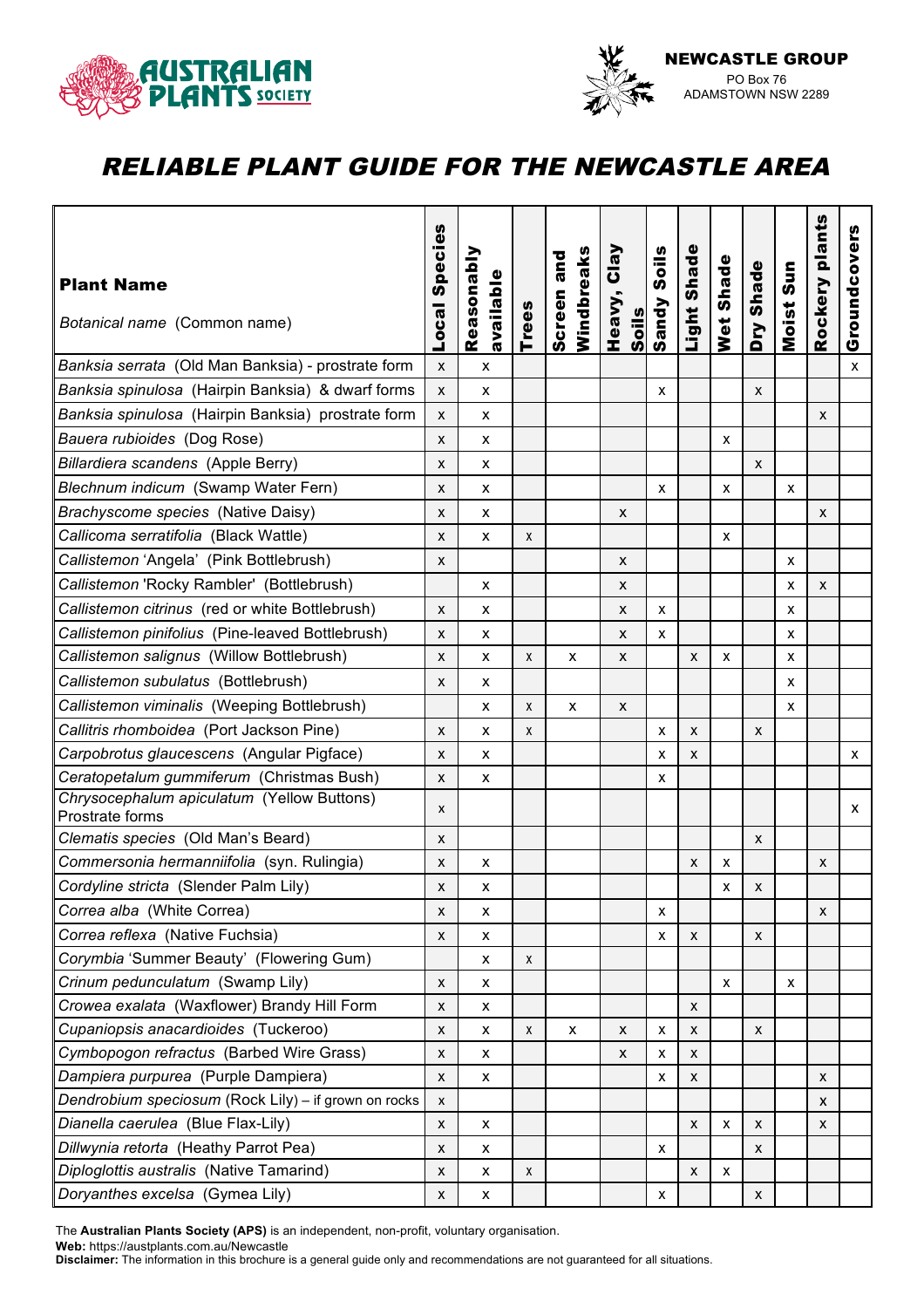



| <b>Plant Name</b><br>Botanical name (Common name) | <b>Species</b><br>Loca | Reasonably<br>available   | <b>Trees</b> | Windbreaks<br>Screen and | Heavy, Clay<br><u>Soils</u> | Soils<br>Sandy | Light Shade               | Wet Shade | Dry Shade | Moist Sun | plants<br>Rockery | Groundcovers |
|---------------------------------------------------|------------------------|---------------------------|--------------|--------------------------|-----------------------------|----------------|---------------------------|-----------|-----------|-----------|-------------------|--------------|
| Elaeocarpus reticulatus (Blueberry Ash)           | X                      | $\mathsf{x}$              | X            | X                        |                             | X              | X                         |           |           |           |                   |              |
| Epacris longiflora (Fuchsia Heath)                | X                      | X                         |              |                          |                             | x              |                           | X         |           |           |                   |              |
| Epacris microphylla (Coral Heath)                 | X                      | X                         |              |                          |                             | X              |                           | X         |           | x         |                   |              |
| Eremophila species (Emu Bush)                     |                        | х                         |              |                          | X                           |                |                           |           |           | X         | X                 |              |
| Eucalyptus haemastoma (Scribbly Gum)              | X                      | X                         | X            |                          |                             | X              | X                         |           | X         |           |                   |              |
| Eucalyptus maculata (Spotted Gum)                 | X                      | x                         | X            |                          | X                           |                | X                         |           | X         |           |                   |              |
| Eucalyptus microcorys (Tallowwood)                | X                      | X                         | X            |                          | X                           |                | X                         |           |           | x         |                   |              |
| Eucalyptus punctata (Grey Gum)                    | X                      | X                         | X            |                          | X                           | X              | X                         |           |           |           |                   |              |
| Eucalyptus sideroxylon (Red Ironbark)             | X                      | $\boldsymbol{\mathsf{x}}$ | X            |                          | $\pmb{\times}$              |                | $\mathsf{x}$              |           |           |           |                   |              |
| Ficus coronata (Sandpaper Fig)                    | X                      | $\boldsymbol{\mathsf{x}}$ | X            |                          | X                           | x              | X                         | X         |           | X         |                   |              |
| Grevillea 'Honey Gem'                             |                        | X                         |              | X                        |                             | X              |                           |           |           |           |                   |              |
| Grevillea 'Moonlight'                             |                        | X                         |              | X                        |                             | X              |                           |           |           |           |                   |              |
| Grevillea 'Ned Kelly'                             |                        | X                         |              |                          |                             | х              |                           |           |           |           |                   |              |
| Grevillea 'Royal Mantle'                          |                        | X                         |              |                          | X                           |                |                           |           | X         | x         |                   | x            |
| Grevillea 'Superb'                                |                        | X                         |              |                          |                             | х              |                           |           |           |           |                   |              |
| Grevillea juniperina (Juniper-leaf Grevillea)     | X                      | X                         |              |                          | X                           |                |                           |           |           |           |                   | x            |
| Grevillea linearifolia (White Spider Flower)      | X                      |                           |              |                          |                             | X              | X                         |           |           |           |                   |              |
| Grevillea longifolia (Fern-leaf Grevillea)        | X                      | X                         |              | X                        |                             |                |                           |           |           | x         |                   |              |
| Grevillea montana (Hunter Valley Grevillea)       | X                      |                           |              |                          | x                           |                | X                         |           | X         |           |                   |              |
| Grevillea rosmarinifolia (Rosemary Grevillea)     |                        | X                         |              | X                        | X                           |                |                           | X         |           |           |                   |              |
| Grevillea sericea (Silky Grevillea)               | X                      | х                         |              |                          | X                           | х              |                           |           |           |           |                   |              |
| Grevillea speciosa (Red Spider Flower)            | X                      | X                         |              |                          |                             | x              |                           |           |           |           |                   |              |
| Goodenia ovata (Hop Goodenia)                     | X                      | $\pmb{\times}$            |              |                          | X                           |                | X                         |           |           | X         | X                 |              |
| Hakea bakeriana                                   | X                      | X                         |              |                          | X                           | x              | X                         |           |           |           |                   |              |
| Hakea salicifolia (Willow-leaved Hakea)           | $\pmb{\chi}$           | $\pmb{\mathsf{X}}$        | $\pmb{\chi}$ |                          | X                           | X              |                           |           |           | X         |                   |              |
| Hakea sericea (Silky Hakea)                       | $\pmb{\chi}$           | x                         |              |                          | X                           |                | X                         |           |           |           |                   |              |
| Hardenbergia violacea (False Sarsaparilla)        | X                      | X                         |              |                          | X                           |                | X                         |           |           |           |                   |              |
| Hardenbergia violacea - non climbing forms        | X                      | х                         |              |                          |                             |                |                           |           |           |           |                   | x.           |
| Hibbertia dentata (Toothed Guinea Flower)         | X                      | х                         |              |                          | X                           |                | X                         | X         | X         |           |                   | X            |
| Hibbertia scandens (Climbing Guinea Flower)       | X                      | х                         |              |                          | X                           | х              |                           |           | X         |           |                   | x            |
| Hibiscus heterophyllus (Native Rosella)           | X                      | X                         | X            |                          | X                           |                |                           |           |           | x         |                   |              |
| Hovea linearis (Common Hovea)                     | X                      |                           |              |                          |                             | X              |                           |           |           |           |                   |              |
| Hovea longifolia (Long-leaf Hovea)                | X                      |                           |              |                          |                             | X              |                           | X         |           |           |                   |              |
| Hymenosporum flavum (Native Frangipani)           | X                      | х                         | Χ            |                          | x                           | х              | $\boldsymbol{\mathsf{x}}$ | х         | X         |           |                   |              |
| Indigofera australis (Australian Indigo)          | X                      | X                         |              |                          | X                           |                | X                         |           | X         |           |                   |              |
| Isopogon anemonifolius (Broad-leaved Drumsticks)  | $\mathsf{x}$           | X                         |              |                          |                             | х              |                           |           | X         |           | X                 |              |

The **Australian Plants Society (APS)** is an independent, non-profit, voluntary organisation.

**Web:** https://austplants.com.au/Newcastle